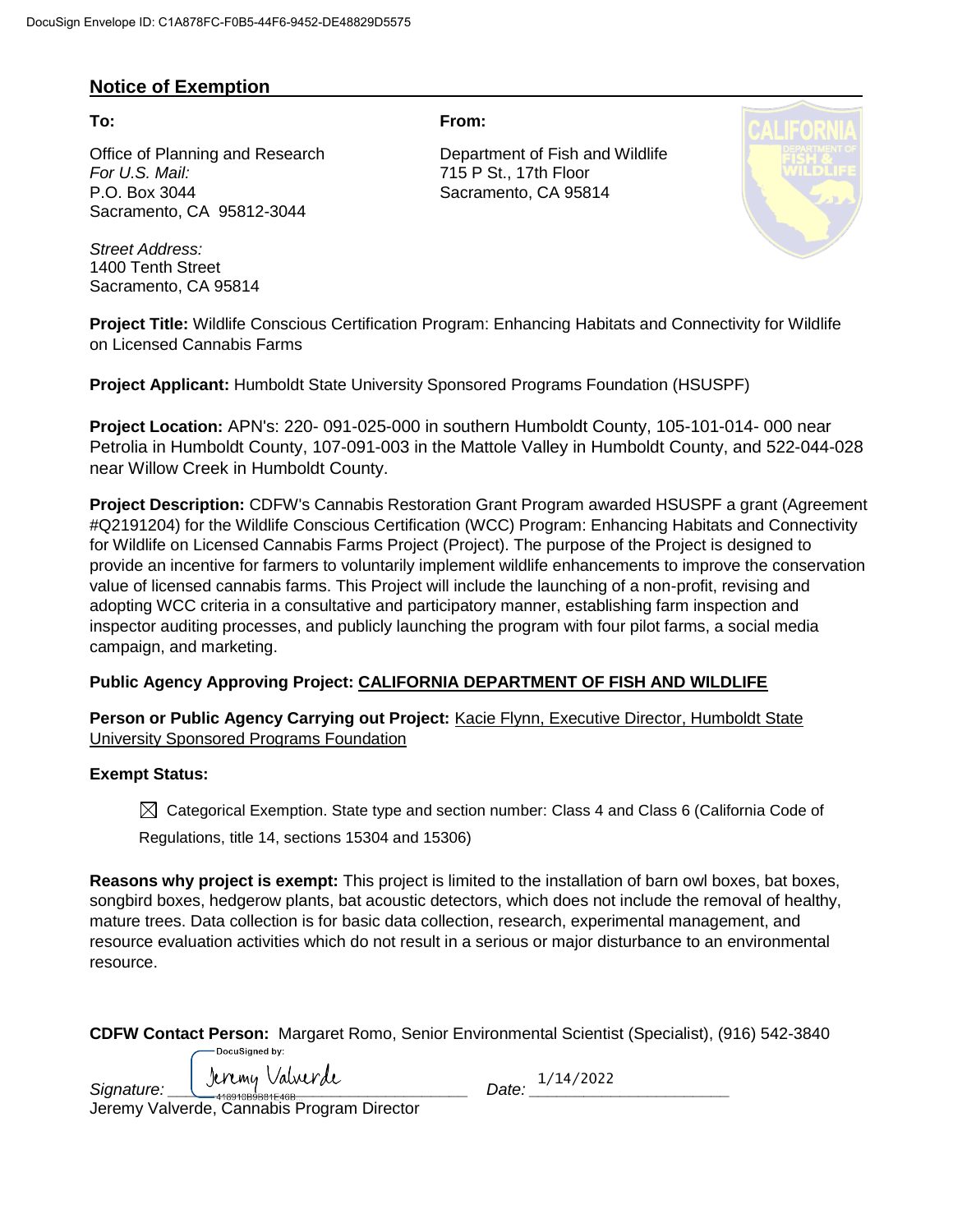# **ATTACHMENT TO NOTICE OF EXEMPTION**

### **Re: Wildlife Conscious Certification Program: Enhancing Habitats and Connectivity for Wildlife on Licensed Cannabis Farms**

The California Department of Fish and Wildlife (CDFW) developed the Cannabis Restoration Grant Program (CRGP) to support clean up, remediation, and restoration efforts in watersheds affected by cannabis cultivation pursuant to Revenue and Taxation Code Section 34019(f)(2).

Pursuant to Fish and Game Code Section 1501.5(b), CDFW awarded Humboldt State University Sponsored Programs Foundation (HSUSPF) a grant (Agreement #Q2191204) for the execution of the Wildlife Conscious Certification Program: Enhancing Habitats and Connectivity for Wildlife on Licensed Cannabis Farms (Project). The general purpose of the Wildlife Conscious Certification (WCC) Project is to provide an incentive for farmers to voluntarily implement wildlife enhancements to improve the conservation value of licensed cannabis farms. This specific Project will include the launching of a non-profit, revising and adopting WCC criteria in a consultative and participatory manner, establishing farm inspection and inspector auditing processes, and publicly launching the program with four pilot farms, a social media campaign, and marketing.

# **Categorical Exemptions for Minor Alterations to Land**

CDFW concluded that the Project meets the criteria of the categorical exemption contained in CEQA Guidelines Sections 15304 (Minor Alterations to Land). Therefore, the Project is exempt from the provisions of CEQA under the Class 4 exemption.

The Class 4 exemption applies to minor public or private alterations in the condition of land, water, and/or vegetation which do not involve removal of healthy, mature, scenic trees except for forestry and agricultural purposes. The general purpose of the Project is to improve wildlife conservation on cannabis farms using scientifically-based management practices, and provide an incentive for farmers to voluntarily implement wildlife enhancements to improve the conservation value of licensed cannabis farms.

The specific Project involves minor alterations and management practices to:

- (1) enhance habitats for a variety of wildlife;
- (2) increase biodiversity;
- (3) increase native habitat connectivity;
- (4) reduce or prevent injury and death to wildlife;
- (5) eliminate rodenticide poisoning and bioaccumulation in wild populations;
- (6) reduce anthropogenic disturbance to wildlife;
- (7) prevent the establishment of exotic or invasive species;
- (8) preserve existing native habitat;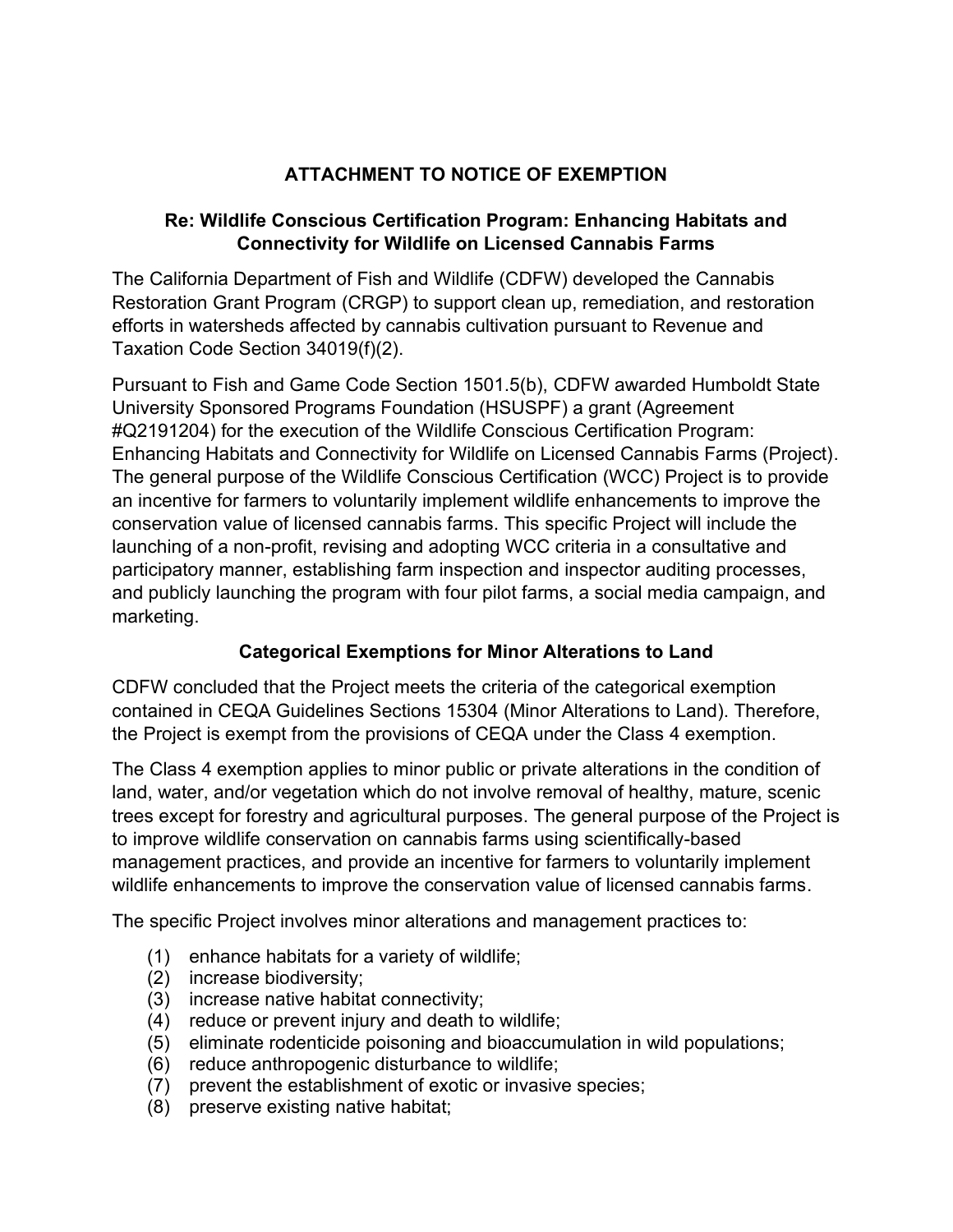Attachment to Notice of Exemption January 14, 2022 Page 2

- (9) reduce use of plastics;
- (10) promote water conservation;
- (11) encourage natural carbon sequestration; and
- (12) reduce or prevent disease transmission.

The specific Project involves only small-scale maintenance of land, water, and/or vegetation in the form of wildlife enhancements on four demonstration sites. For example, invasive plant removal and the mounting of small, wildlife-friendly installations such as owl boxes will increase biodiversity and preserve existing native habitat. The Project will not result in the removal of healthy, mature, or scenic trees. Finally, many of the activities encompassed in this Project, such as establishing monitoring procedures and site inspection guidelines, will have negligible or no permanent effects on the environment.

### **Categorical Exemption for Information Collection**

CDFW also determined that the activities associated with this Project fall within the Class 6 categorical exemption, Information Collection, pursuant to CEQA Guidelines Section 15306. The exemption applies to basic information collection, research, experimental management, and resource evaluation actions that do not result in a serious or major disturbance to any environmental resource. These may be strictly for information gathering purposes, or as part of a study leading to an action which a public agency has not yet approved, adopted, or funded.

As an experimental Project designed to improve management and conservation practices for licensed cannabis cultivators, the associated activities are specifically designed to improve natural habitats and are not expected to result in a serious or major disturbance to any environmental resource. Additionally, the monitoring activities associated with the project will aid the grantee organization in researching and collecting data to develop and implement criteria used to certify wildlife-friendly cannabis cultivation.

Monitoring for the Project consists of three activities: (1) developing a monitoring plan for WCC certified farms, (2) conducting pilot monitoring on four demonstration farms, and (3) monitoring metrics of success. Work has already been conducted with subject matter experts to adapt a draft monitoring plan for WCC. The draft plan covers five areas: (a) mammal survey with camera traps, (b) bird surveys using point counts, (c) bird and bat occupancy surveys, (d) plant surveys using relevé plots, macro-plots, or point intercept techniques, and (e) fragmentation and habitat connectivity measures. Additional survey techniques for native pollinators will be added as part of this project. This Project will provide the time and technical expertise to finalize this draft monitoring plan and establish protocols for the newly launched WCC. In addition, collaboration with CDFW's California Environmental Monitoring and Assessment Program will provide opportunity to obtain data on WCC farms that are consistent with broad-scale